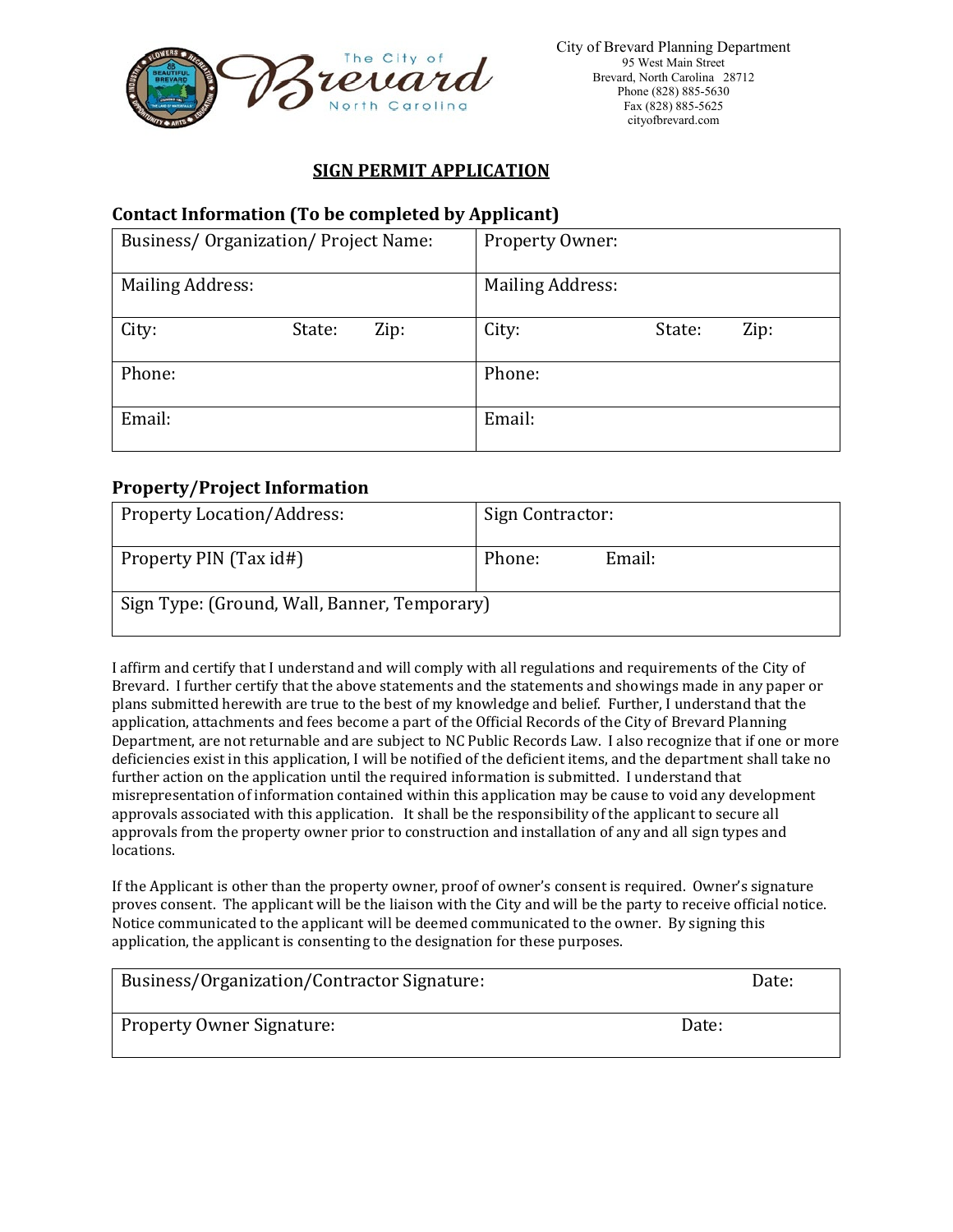

# **Sign Permit Application – Detail**

**Proposed sign type (note that a separate permit application detail sheet should be completed for each requested sign):** 

- $\Box$  Ground sign
- $\Box$  Wall sign, projection, suspended, awning, canopy
- $\Box$  Temporary sign
- $\Box$  Community banner, annual business
- A-frame sign

**Sign Material(s)** Check all that apply: □ Wood □ Metal □ Plastic □ Other

**Sign Dimensions \_\_\_\_\_\_\_\_\_\_\_\_\_ x \_\_\_\_\_\_\_\_\_\_\_\_\_\_\_\_ = \_\_\_\_\_\_\_\_\_\_\_\_\_\_\_\_\_sq. ft.**

**Ground Sign: (A site plan is required showing property boundaries, proposed sign location, any existing buildings, proposed/existing utility services, and driveway or street access location. It should also show the dimensions of the proposed new ground sign, its distance from right-of-ways and adjoining side property lines (at closet points).** 

Height of ground sign (measured from grade to the top of the sign) Distance proposed ground sign (at closest point) will be from the road right-of-way det.

Front property line \_\_\_\_\_\_\_; Side property line \_\_\_\_\_\_\_; Rear property line \_\_\_\_\_\_\_.

# **Wall Sign:**

Proposed sign location: □ Front Wall □ Rear Wall □ Side Wall Per attached worksheet, provide allowable wall signage area: \_\_\_\_\_\_\_\_\_\_\_\_\_\_\_\_\_\_\_\_ sq. ft. \_\_\_\_\_\_\_\_\_\_\_\_\_\_\_\_\_\_\_\_\_\_\_sq. ft. of proposed sign \_\_\_\_\_\_\_\_\_\_\_\_\_\_\_sq. ft. of all existing wall signs

Total square footage of all existing and proposed wall signs. \_\_\_\_\_\_\_\_\_\_\_\_\_.

# **Community Banner (Liability Waiver required; refer to Street Banner Policy for requirements):**

Dates reserved for banner (2 week period): \_\_\_\_\_\_\_\_\_\_ to \_\_\_\_\_\_\_\_\_\_. Event banner is promoting: \_\_\_\_\_\_\_\_\_\_\_\_\_\_\_\_\_\_\_\_\_\_\_\_\_\_\_\_\_\_\_\_\_\_\_\_\_\_\_\_\_\_.